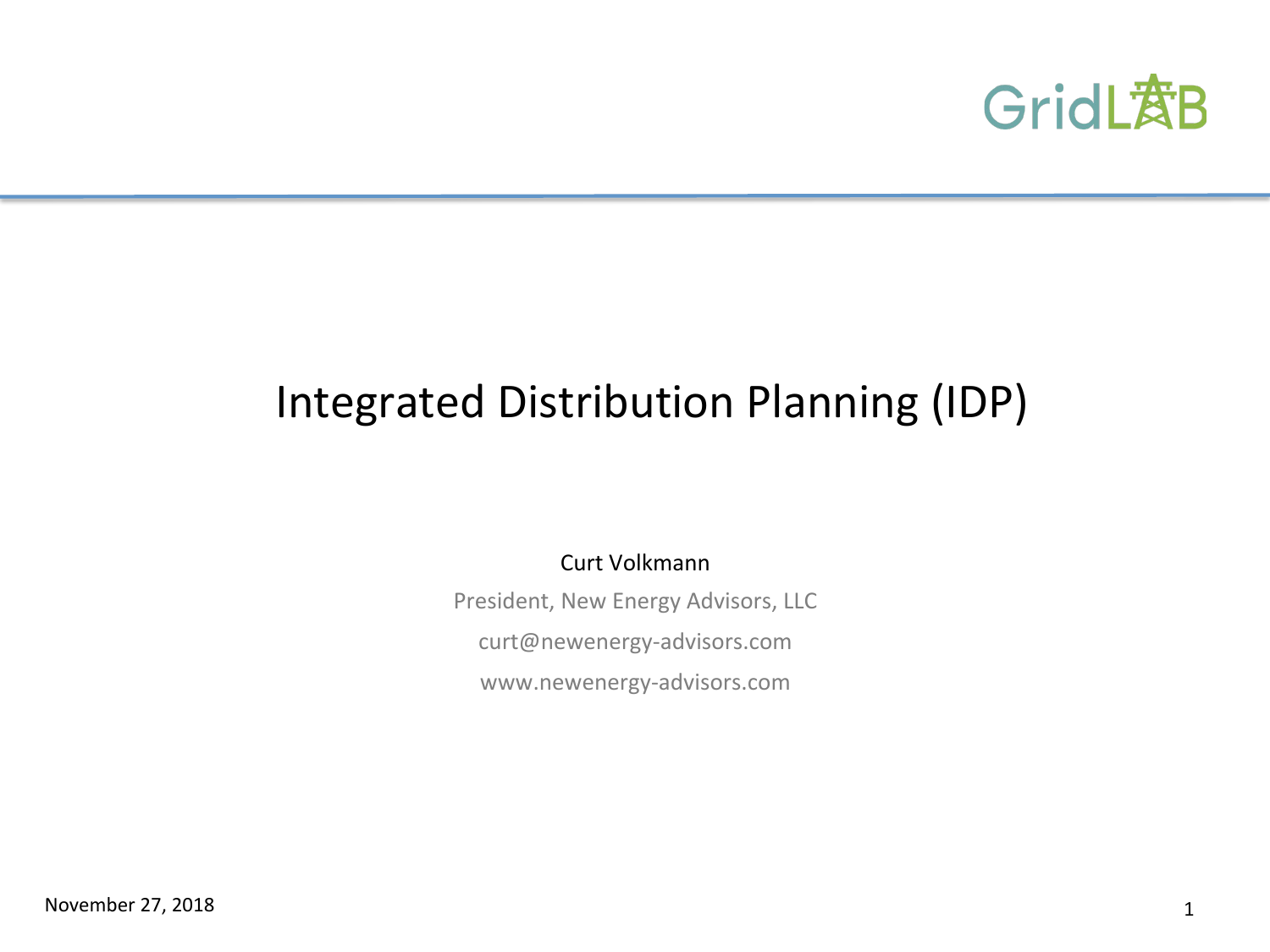

- Significant growth in distributed generation, EE, DR, CHP, EVs, energy storage, microgrids
- Increased flexibility
- Increased complexity of distribution system planning and operations
- New opportunities for customers and third parties to provide **Local Distribution Grid Services**, reducing the need for ratepayer-funded capital investments
	- Distribution capacity or peak load reduction
	- $-$  Voltage regulation
	- Reliability/resilience
	- $-$  Hosting capacity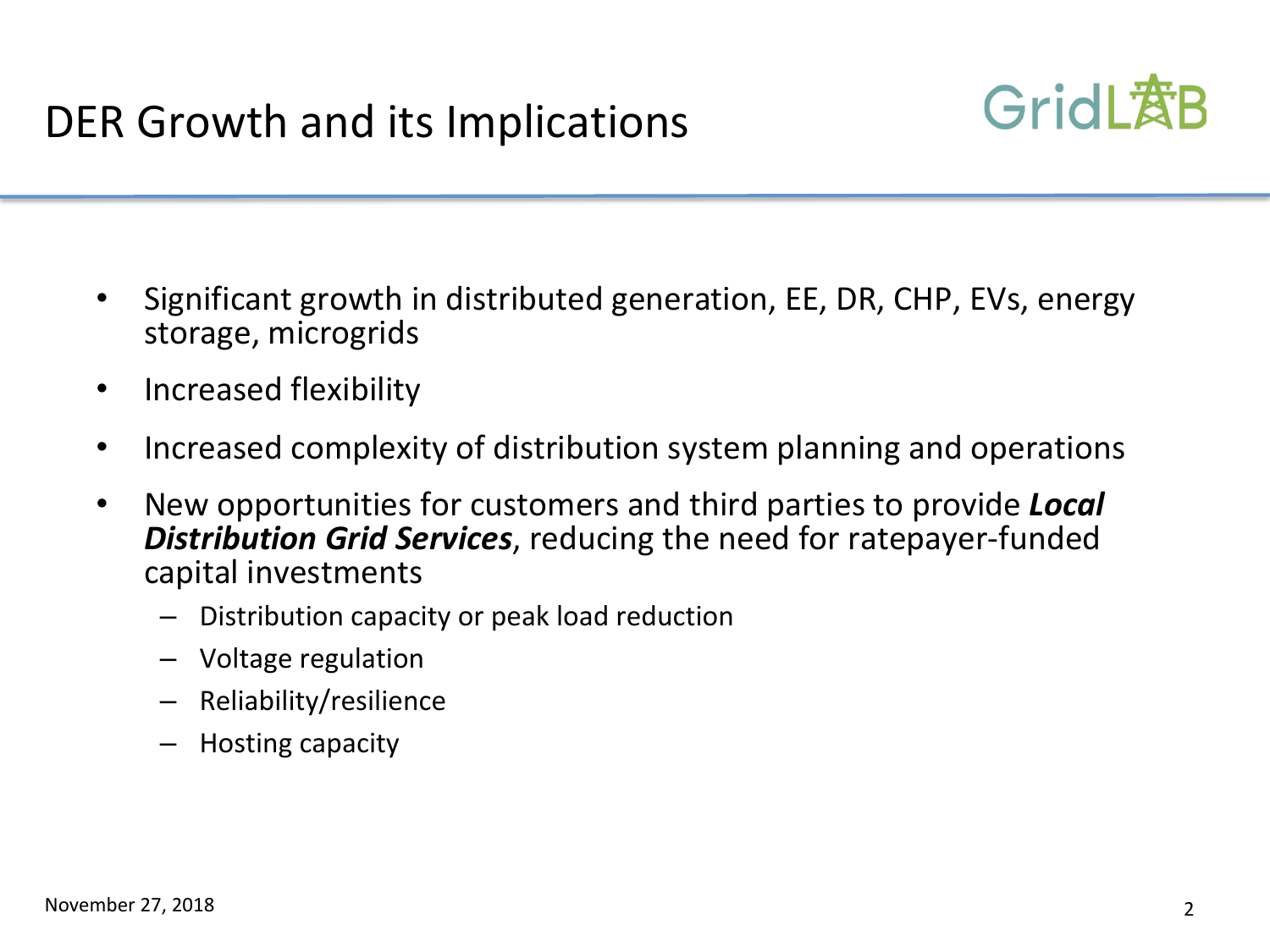## Small and Targeted Investment



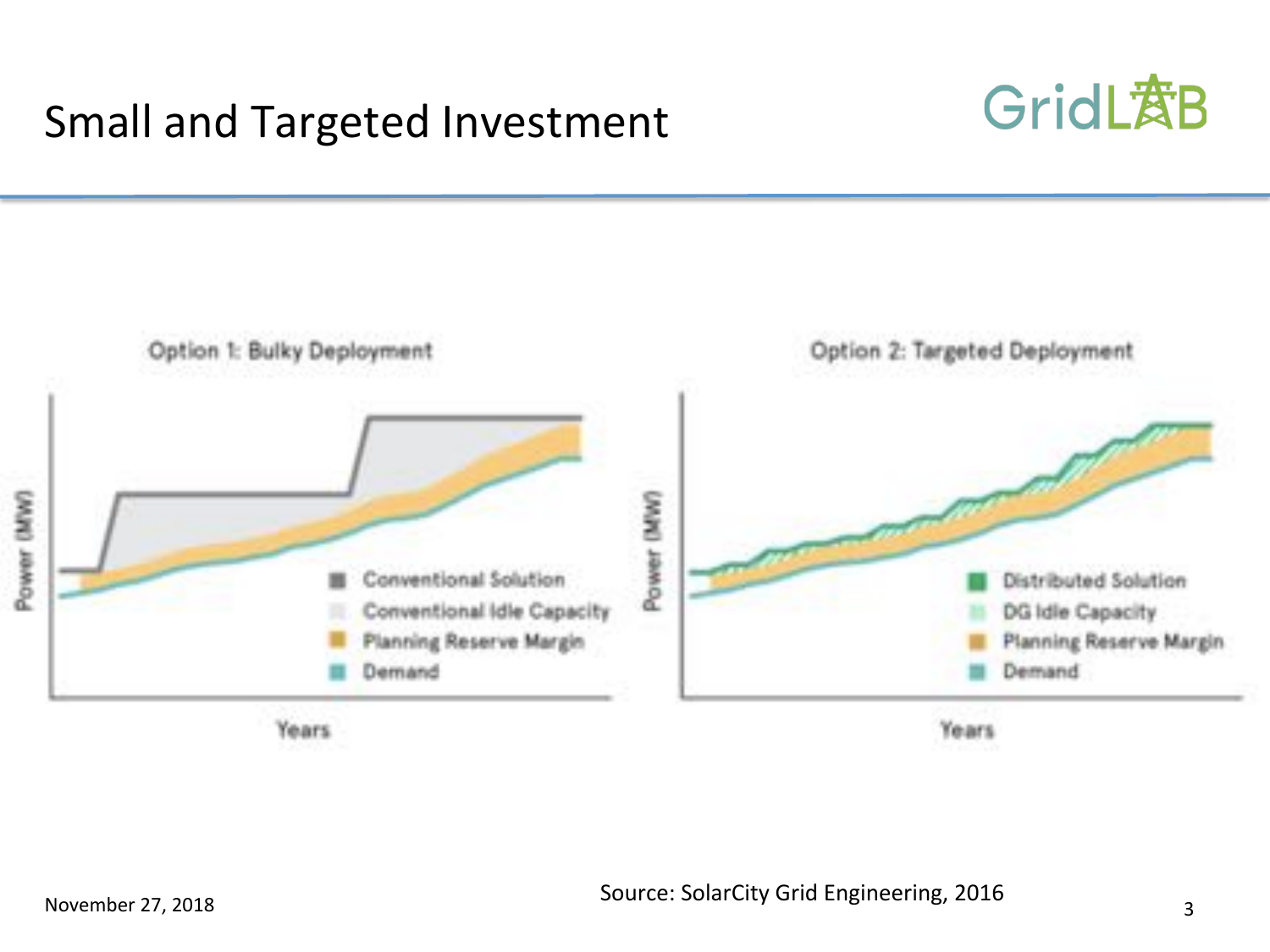### Targeted Demand Response



Individual customers providing and receiving compensation for **Local Distribution Grid Services** to reduce costs for all customers ...





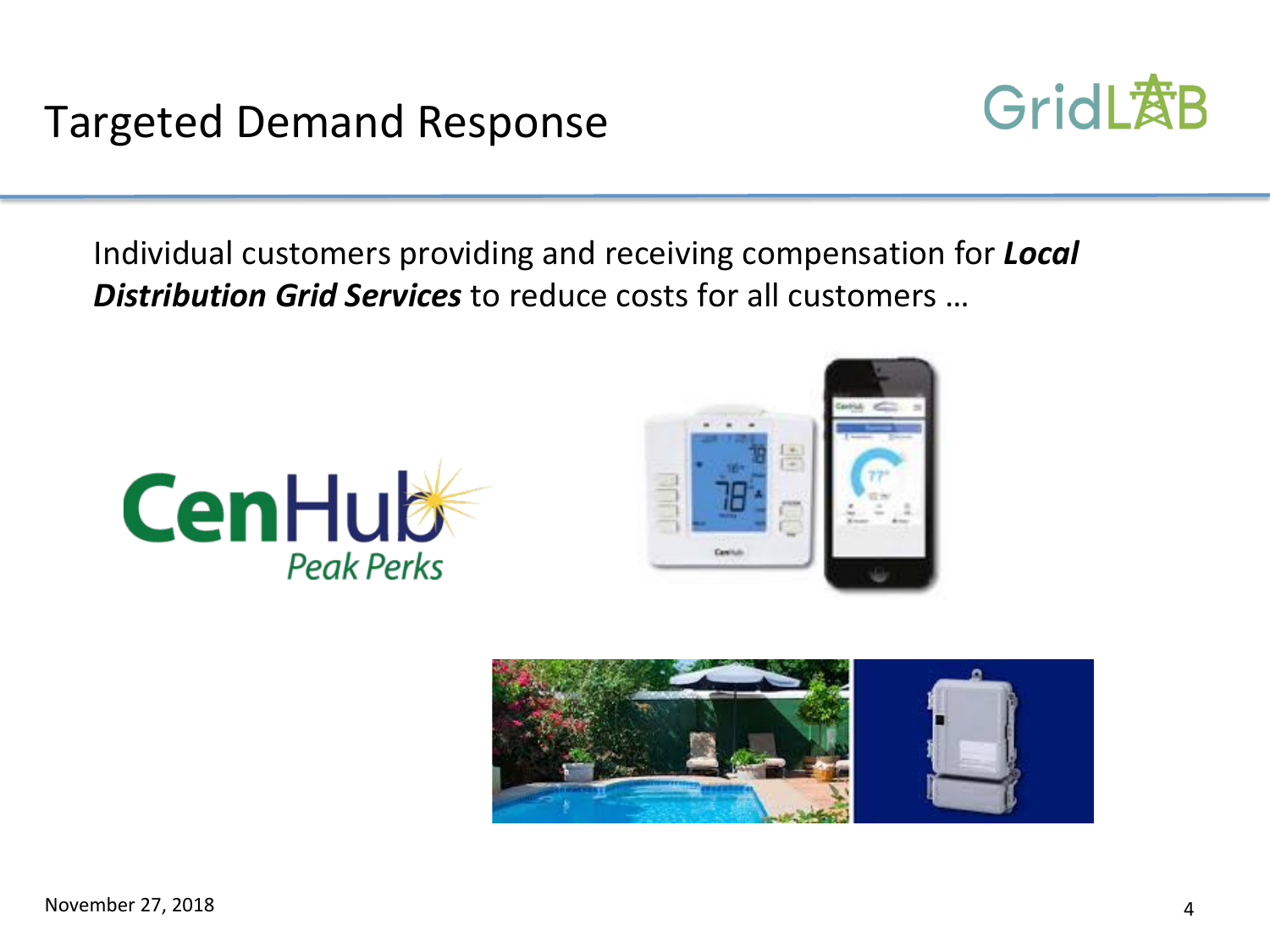

### To what extent will you establish an open, competitive *market for customers and third parties to provide Local Distribution Grid Services?*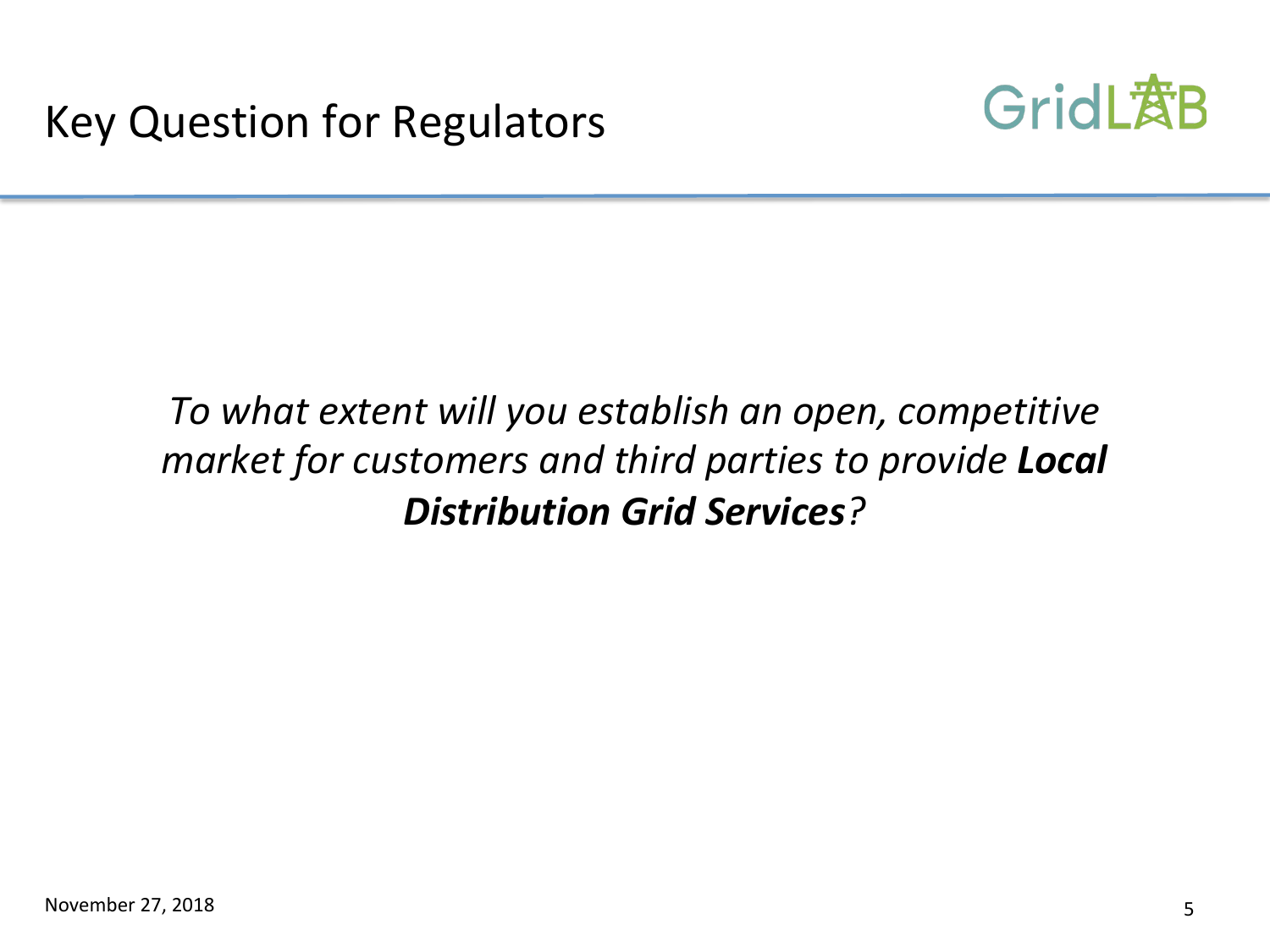## From today's Distribution Planning ...



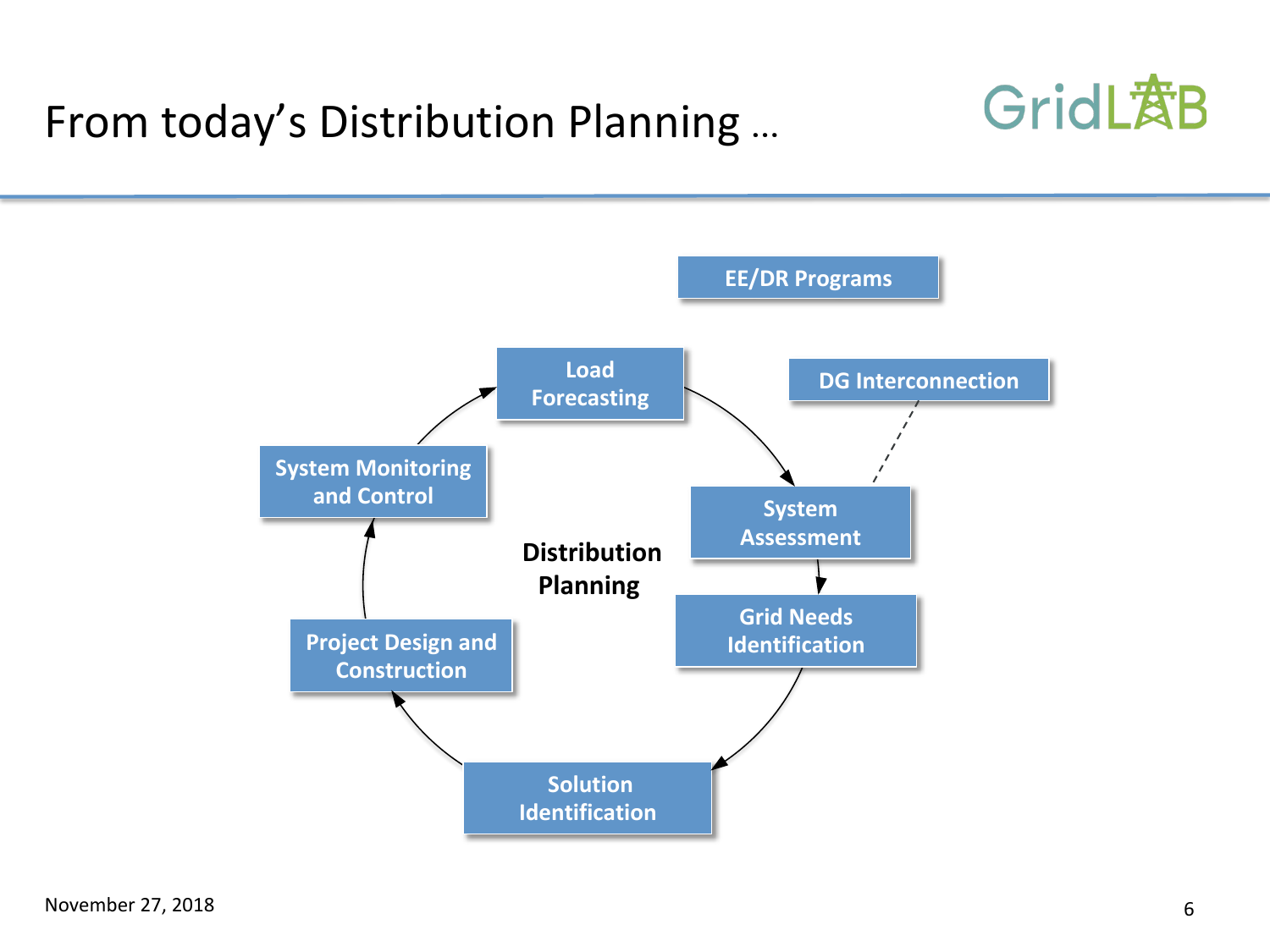# … to Integrated Distribution Planning



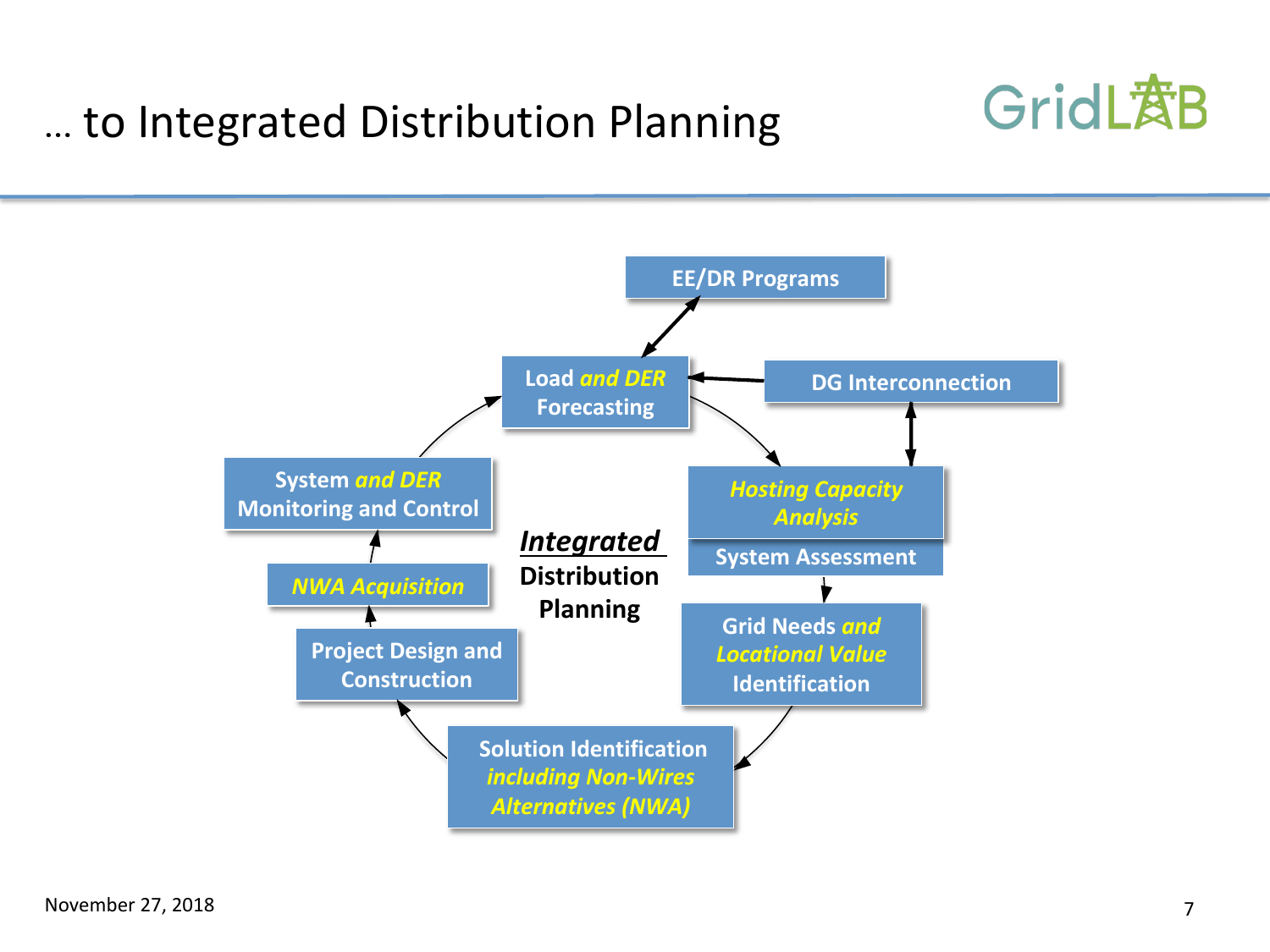

| <b>Capability</b>                                     | <b>Description</b>                                                                                                                                                                                                                                 |
|-------------------------------------------------------|----------------------------------------------------------------------------------------------------------------------------------------------------------------------------------------------------------------------------------------------------|
| 1) Advanced Forecasting and System<br><b>Modeling</b> | Probabilistic planning and DER adoption scenario analyses; more<br>granular load and power flow modeling; enhanced modeling of new<br>smart inverter capabilities; and the ability to monitor, manage and<br>optimize DER connected to the system. |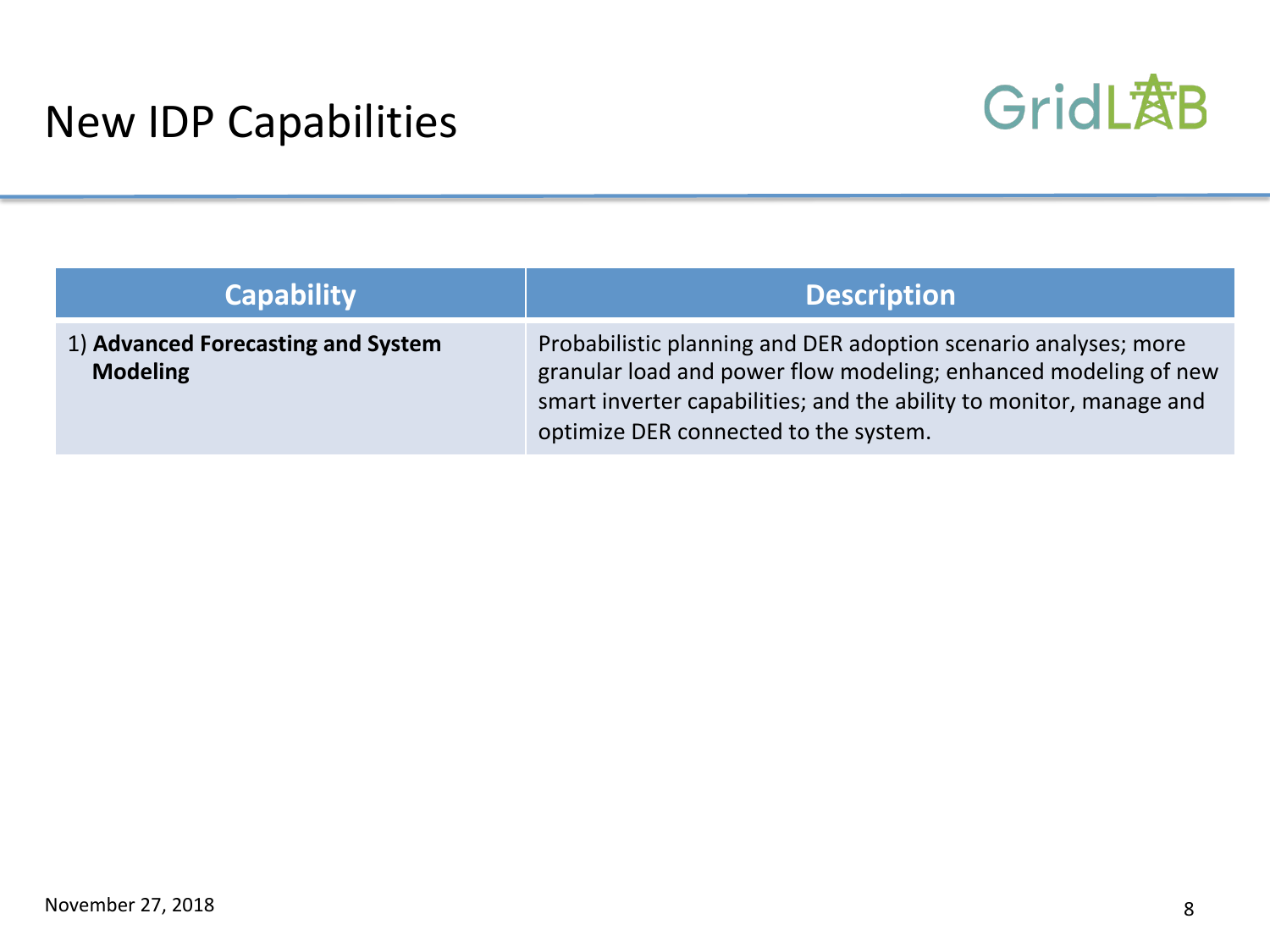

### Load Forecasting Today in time and linear extrapolations of historical data to



#### FIGURE 3. Typical Distribution Load Forecasting Results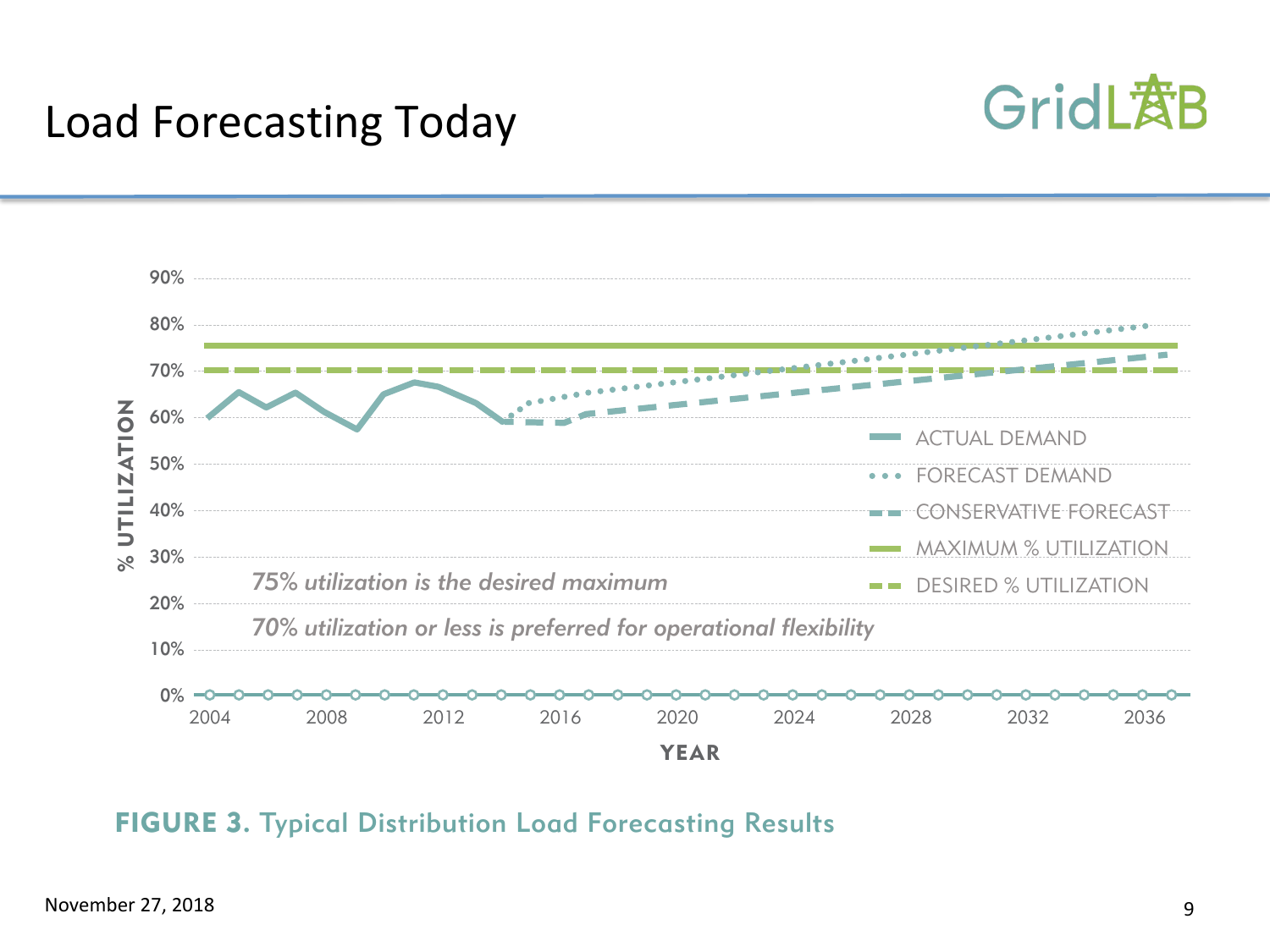

| <b>Capability</b>                                     | <b>Description</b>                                                                                                                                                                                                                                 |
|-------------------------------------------------------|----------------------------------------------------------------------------------------------------------------------------------------------------------------------------------------------------------------------------------------------------|
| 1) Advanced Forecasting and System<br><b>Modeling</b> | Probabilistic planning and DER adoption scenario analyses; more<br>granular load and power flow modeling; enhanced modeling of new<br>smart inverter capabilities; and the ability to monitor, manage and<br>optimize DER connected to the system. |
| 2) Hosting Capacity Analysis                          | Determining how much additional DER each distribution circuit can<br>accommodate without requiring upgrades.                                                                                                                                       |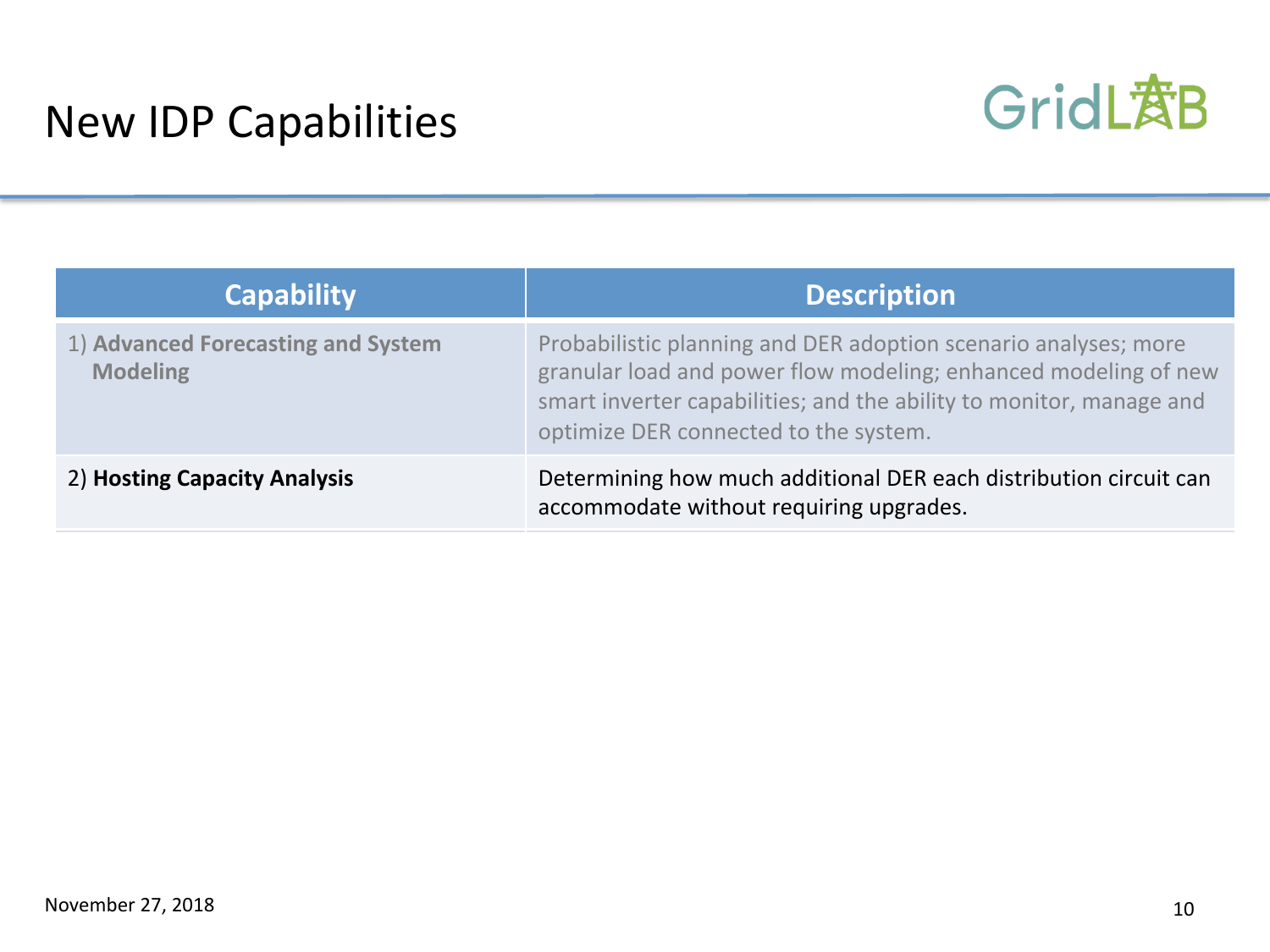

### **Hosting Capacity Results**

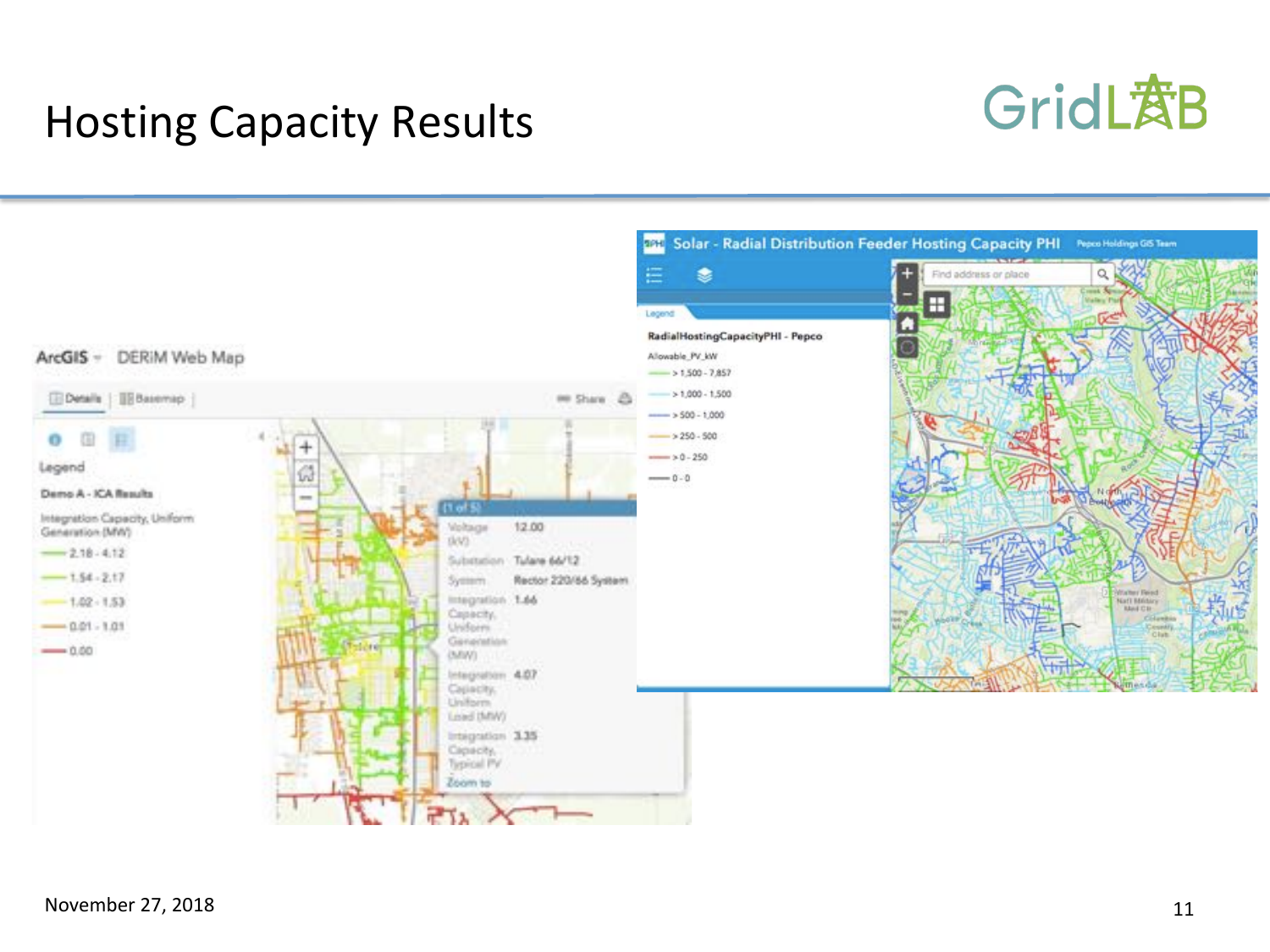

| <b>Capability</b>                                     | <b>Description</b>                                                                                                                                                                                                                                 |
|-------------------------------------------------------|----------------------------------------------------------------------------------------------------------------------------------------------------------------------------------------------------------------------------------------------------|
| 1) Advanced Forecasting and System<br><b>Modeling</b> | Probabilistic planning and DER adoption scenario analyses; more<br>granular load and power flow modeling; enhanced modeling of new<br>smart inverter capabilities; and the ability to monitor, manage and<br>optimize DER connected to the system. |
| 2) Hosting Capacity Analysis                          | Determining how much additional DER each distribution circuit can<br>accommodate without requiring upgrades.                                                                                                                                       |
| 3) Disclosure of Grid Needs and Locational<br>Value   | Identification and publication of opportunities for DER to provide<br>grid services as non-wires alternatives (NWA); identification and<br>publication of locations on each circuit where DER deployment can<br>provide grid benefits.             |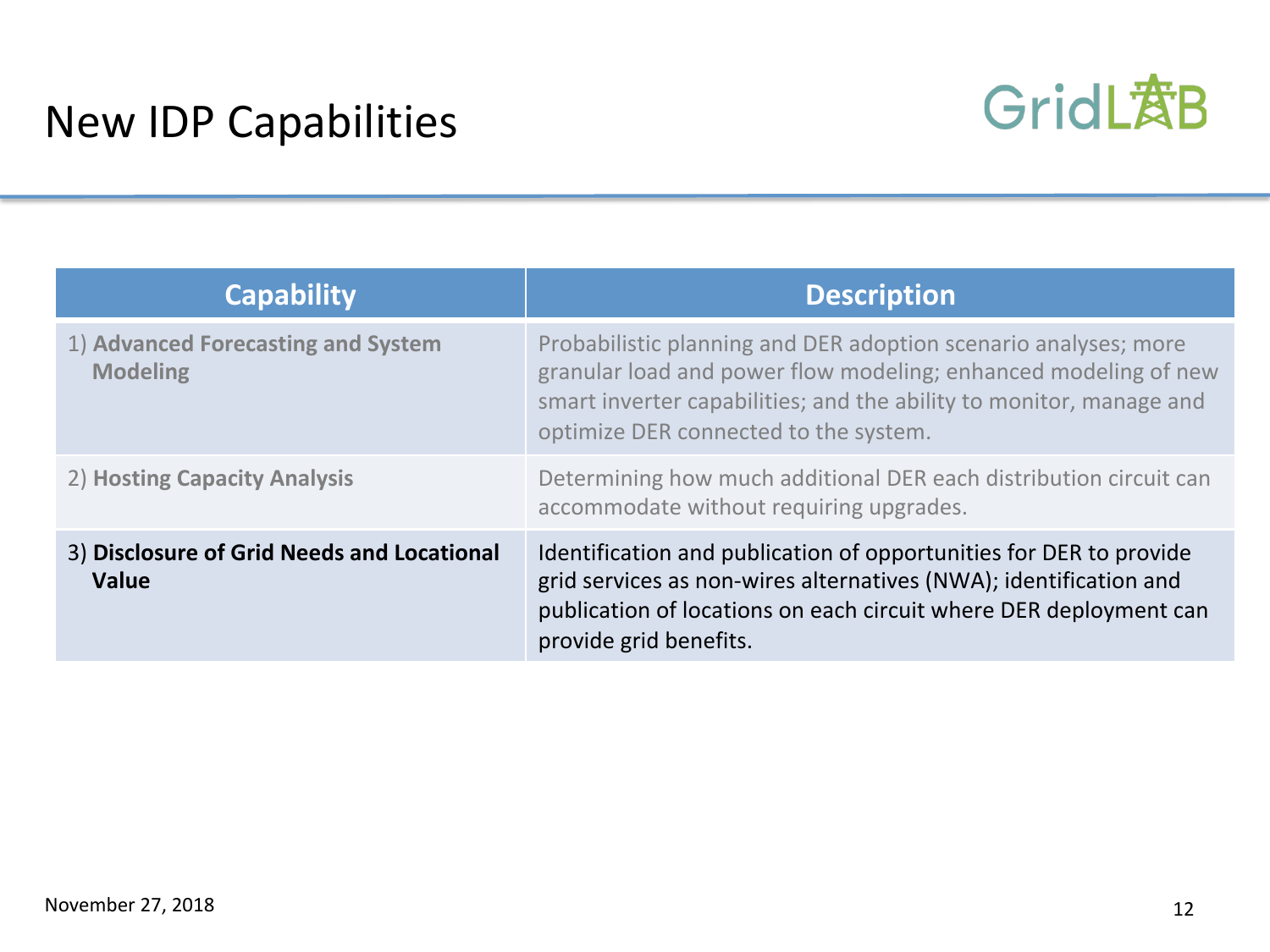

| <b>Capability</b>                                     | <b>Description</b>                                                                                                                                                                                                                                 |
|-------------------------------------------------------|----------------------------------------------------------------------------------------------------------------------------------------------------------------------------------------------------------------------------------------------------|
| 1) Advanced Forecasting and System<br><b>Modeling</b> | Probabilistic planning and DER adoption scenario analyses; more<br>granular load and power flow modeling; enhanced modeling of new<br>smart inverter capabilities; and the ability to monitor, manage and<br>optimize DER connected to the system. |
| 2) Hosting Capacity Analysis                          | Determining how much additional DER each distribution circuit can<br>accommodate without requiring upgrades.                                                                                                                                       |
| 3) Disclosure of Grid Needs and Locational<br>Value   | Identification and publication of opportunities for DER to provide<br>grid services as non-wires alternatives (NWA); identification and<br>publication of locations on each circuit where DER deployment can<br>provide grid benefits.             |
| 4) New Solution Acquisition                           | Acquiring or sourcing DER to provide grid services using pricing,<br>programs or procurement.                                                                                                                                                      |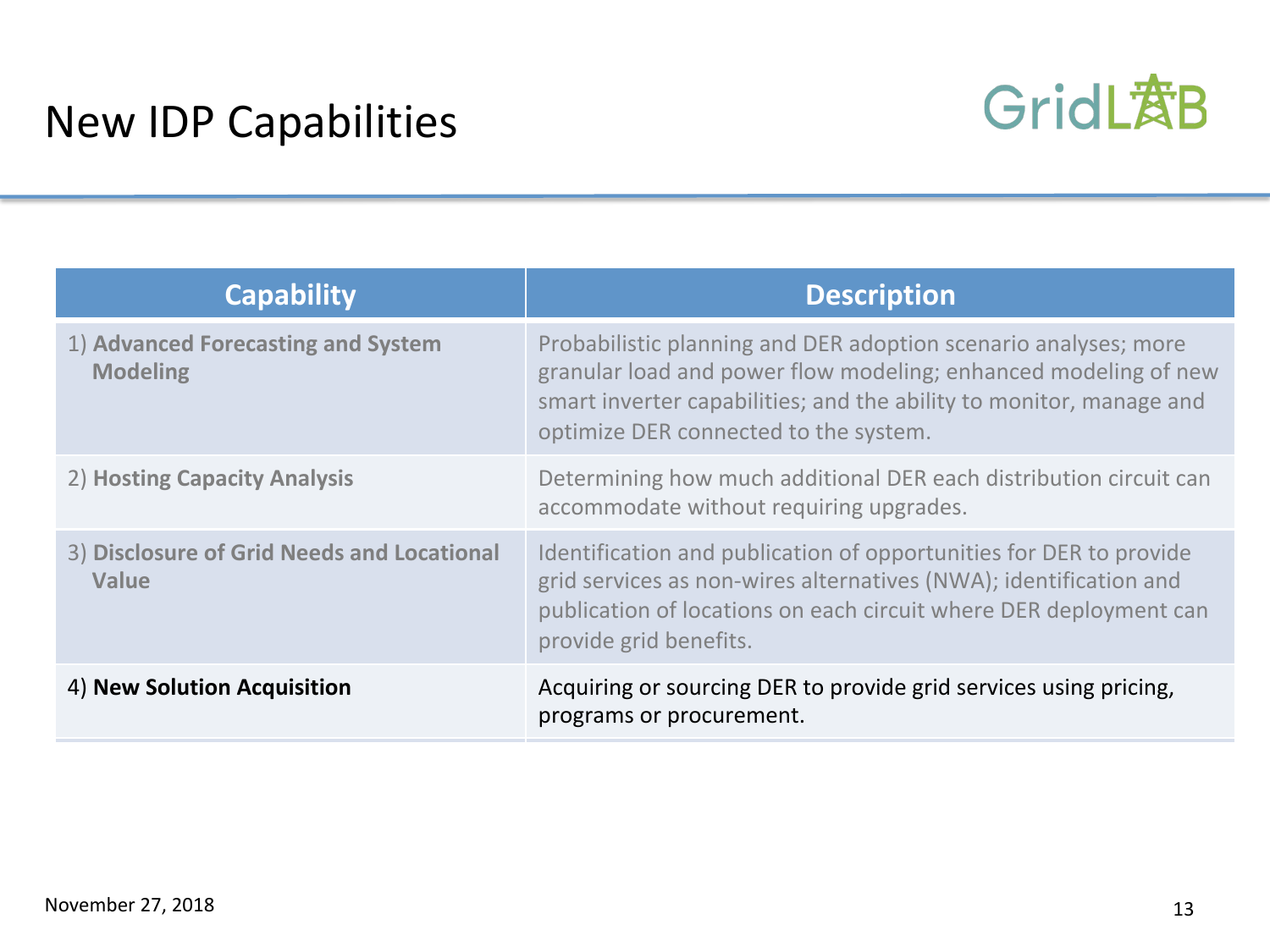

| <b>Capability</b>                                     | <b>Description</b>                                                                                                                                                                                                                                 |
|-------------------------------------------------------|----------------------------------------------------------------------------------------------------------------------------------------------------------------------------------------------------------------------------------------------------|
| 1) Advanced Forecasting and System<br><b>Modeling</b> | Probabilistic planning and DER adoption scenario analyses; more<br>granular load and power flow modeling; enhanced modeling of new<br>smart inverter capabilities; and the ability to monitor, manage and<br>optimize DER connected to the system. |
| 2) Hosting Capacity Analysis                          | Determining how much additional DER each distribution circuit can<br>accommodate without requiring upgrades.                                                                                                                                       |
| 3) Disclosure of Grid Needs and Locational<br>Value   | Identification and publication of opportunities for DER to provide<br>grid services as non-wires alternatives (NWA); identification and<br>publication of locations on each circuit where DER deployment can<br>provide grid benefits.             |
| 4) New Solution Acquisition                           | Acquiring or sourcing DER to provide grid services using pricing,<br>programs or procurement.                                                                                                                                                      |
| 5) Meaningful Stakeholder Engagement                  | Establishing processes for open dialogue, transparent information<br>sharing, collaboration, and consensus building among stakeholders.                                                                                                            |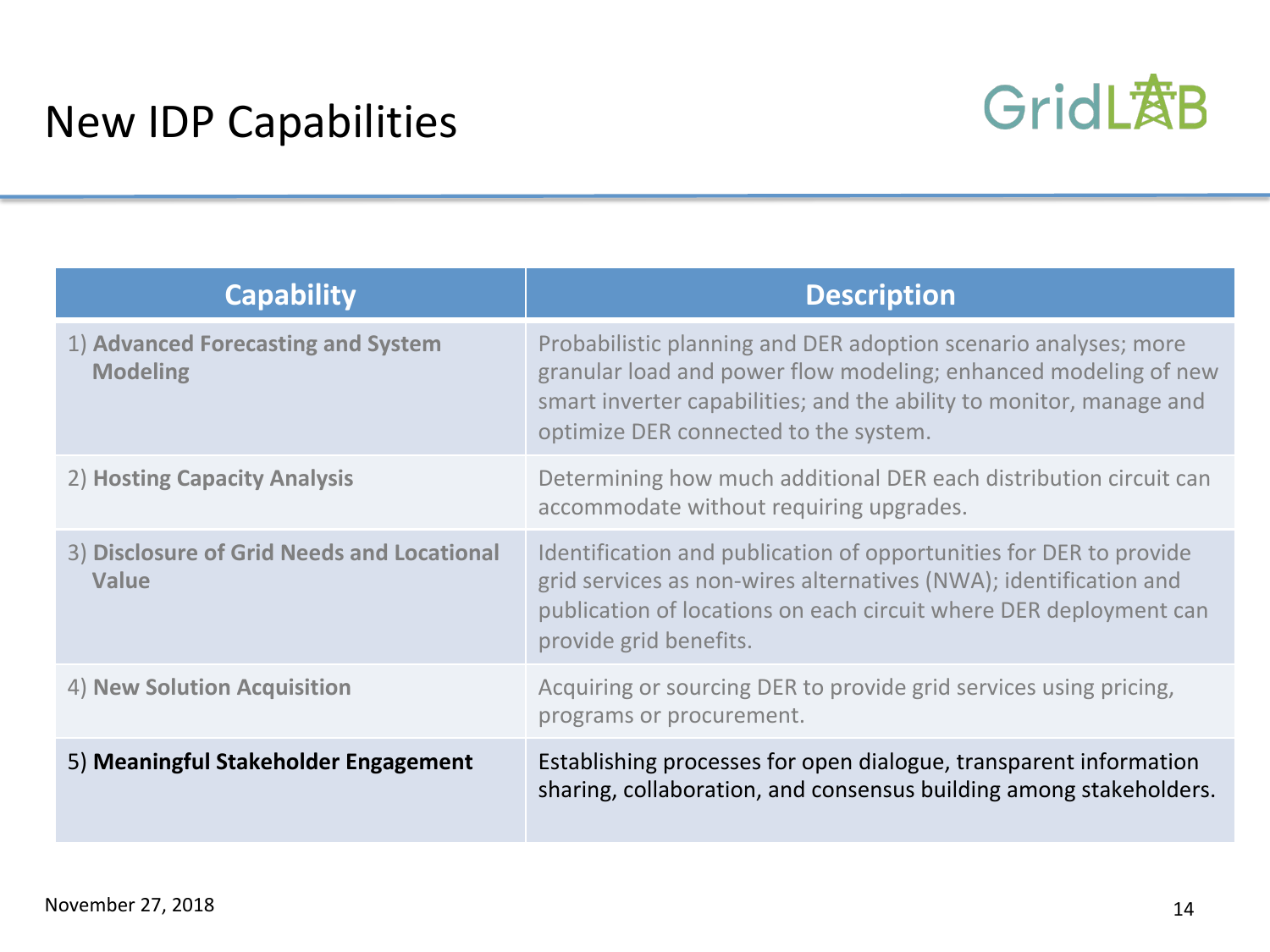

- Establish clear objectives and guiding principles
- Require utility reports to understand current capabilities
	- $-$  Planning methods and tools; spending categories and amounts; proposed HCA use cases; NWA suitability criteria and pilots
- Establish IDP Technical Working Group(s)
	- $-$  DER adoption and growth scenarios; smart inverter functions and settings; NWA suitability criteria and process for pilots; HCA use cases, methodology, timeline for implementation; development of data sharing portals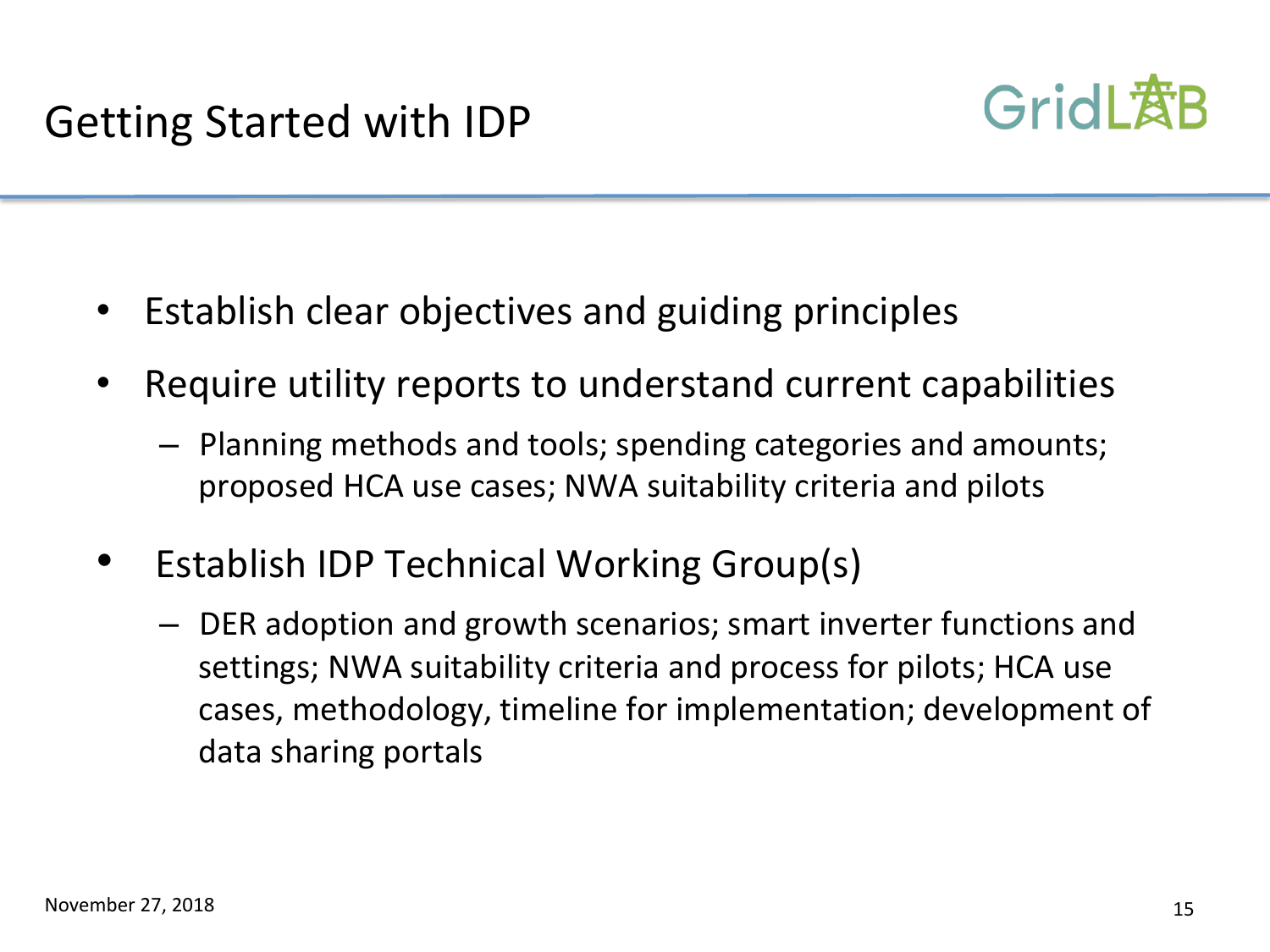### Additional resources ...





https://gridlab.org/publications/ 

November 27, 2018